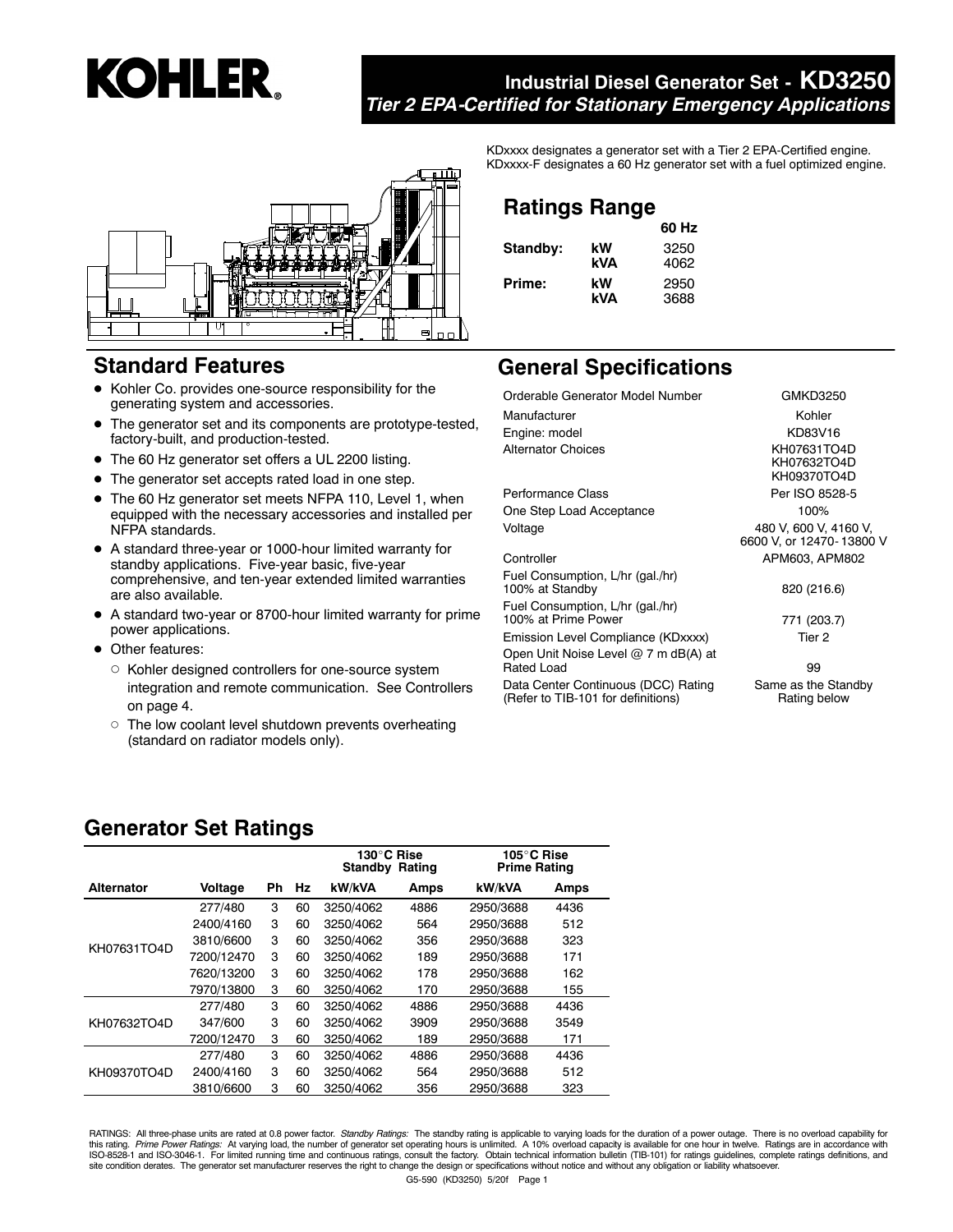

### **Industrial Diesel Generator Set - KD3250** *Tier 2 EPA-Certified for Stationary Emergency Applications*

**Fuel Consumption 60 Hz**

| <b>Engine Specifications</b>                                      | 60 Hz                                 |
|-------------------------------------------------------------------|---------------------------------------|
| Manufacturer                                                      | Kohler                                |
| Engine: model                                                     | KD83V16                               |
| Engine: type                                                      | 4-Cycle, Turbocharged,<br>Intercooled |
| Cylinder arrangement                                              | $16-V$                                |
| Displacement, L (cu. in.)                                         | 83 (5048)                             |
| Bore and stroke, mm (in.)                                         | 175 x 215 (6.89 x 8.46)               |
| Compression ratio                                                 | 16.0:1                                |
| Piston speed, m/min. (ft./min.)                                   | 774 (2539)                            |
| Main bearings: quantity, type                                     | 9, Precision Half Shells              |
| Rated rpm                                                         | 1800                                  |
| Max. power at rated rpm, kWm (BHP)                                | 3490 (4680)                           |
| Cylinder head material                                            | Cast Iron                             |
| Crankshaft material                                               | Steel                                 |
| Valve (exhaust) material                                          | Steel                                 |
| Governor: type, make/model                                        | <b>KODEC Electronic Control</b>       |
| Frequency regulation, no-load to-full load                        | Isochronous                           |
| Frequency regulation, steady state                                | ±0.25%                                |
| Frequency                                                         | Fixed                                 |
| Air cleaner type, all models                                      | Dry                                   |
| <b>Lubricating System</b>                                         | 60 Hz                                 |
| <b>Type</b>                                                       | <b>Full Pressure</b>                  |
| Oil pan capacity with filter (initial fill),<br>$L$ (qt.) $\S$    | 420 (444)                             |
| Oil filter: quantity, type $\S$                                   | 8, Cartridge                          |
| Oil cooler                                                        | Water-Cooled                          |
| Kohler recommends the use of Kohler Genuine oil and filters.<br>ş |                                       |
| <b>Fuel System</b>                                                | 60 Hz                                 |
| Fuel supply line, min. ID, mm (in.)                               | 25(1.0)                               |
| Fuel return line, min. ID, mm (in.)                               | 19 (0.75)                             |

Max. fuel flow , Lph (gph) 1050 (277.4)

connection, kPa (in. Hg)  $-30/30$  (-8.8/8.8) Maximum diesel fuel lift, m (ft.) 3.7 (12) Max. return line restriction, kPa (in. Hg) 30 (8.9)

Min./max. fuel pressure at engine supply

| Diesel, Lph (gph) at % load                                                                  | <b>Standby Rating</b>        |                              |  |
|----------------------------------------------------------------------------------------------|------------------------------|------------------------------|--|
| 100%                                                                                         | 820<br>(216.6)               |                              |  |
| 75%                                                                                          | 726<br>(191.9)               |                              |  |
| 50%                                                                                          | 482<br>(127.4)               |                              |  |
| 25%                                                                                          | 278<br>(73.5)                |                              |  |
| Diesel, Lph (gph) at % load                                                                  | <b>Prime Rating</b>          |                              |  |
| 100%                                                                                         | 771<br>(203.7)               |                              |  |
| 75%                                                                                          | 642<br>(169.7)               |                              |  |
| 50%                                                                                          | 466<br>(123.2)               |                              |  |
| 25%                                                                                          | 243<br>(64.1)                |                              |  |
| <b>Radiator System</b>                                                                       | 60 Hz<br>60 Hz<br>EPA Tier 2 | Low NOx<br><b>EPA Tier 2</b> |  |
| Ambient temperature, °C (°F)                                                                 | 50 (122)                     |                              |  |
| Engine jacket water capacity, L (gal.)                                                       | 375 (99)                     |                              |  |
| Radiator system capacity, including<br>engine, L (gal.)                                      | 1192 (315)                   |                              |  |
| Engine jacket water flow, Lpm (gpm)                                                          | 2707 (715)                   |                              |  |
| Heat rejected to cooling water at rated<br>kW, dry exhaust, kW (Btu/min.)                    | 1170<br>(66537)              | 1263<br>(71890)              |  |
| Charge cooler water flow, Lpm (gpm)                                                          | 700 (185)                    |                              |  |
| Heat rejected to charge cooling water at<br>rated kW, dry exhaust, kW (Btu/min.)             | 970<br>(55163)               | 1096<br>(62384)              |  |
| Water pump type                                                                              | Centrifugal                  |                              |  |
| Fan diameter, including blades, mm (in.)                                                     | 2438 (96)                    |                              |  |
| Fan, kWm (HP)                                                                                | 100 (134)                    |                              |  |
| Max. restriction of cooling air, intake and<br>discharge side of radiator, kPa (in. $H_2O$ ) | 0.125(0.5)                   |                              |  |
| <b>Remote Radiator System†</b>                                                               | 60 Hz                        |                              |  |
| Exhaust manifold type                                                                        | Dry                          |                              |  |
| Connection sizes:                                                                            | Class 150 ANSI Flange        |                              |  |
| Water inlet/outlet, mm (in.)                                                                 | 216 (8.5) Bolt Circle        |                              |  |
| Intercooler inlet/outlet, mm (in.)                                                           | 178 (7.0) Bolt Circle        |                              |  |

Static head allowable above engine, kPa (ft.  $H_2O$ ) 250 (83.6)

[ Contact your local distributor for cooling system options and specifications based on your specific requirements.

Fuel filter: quantity, type 3, Primary Engine Filter 2, Fuel/Water Separator Recommended fuel #2 Diesel ULSD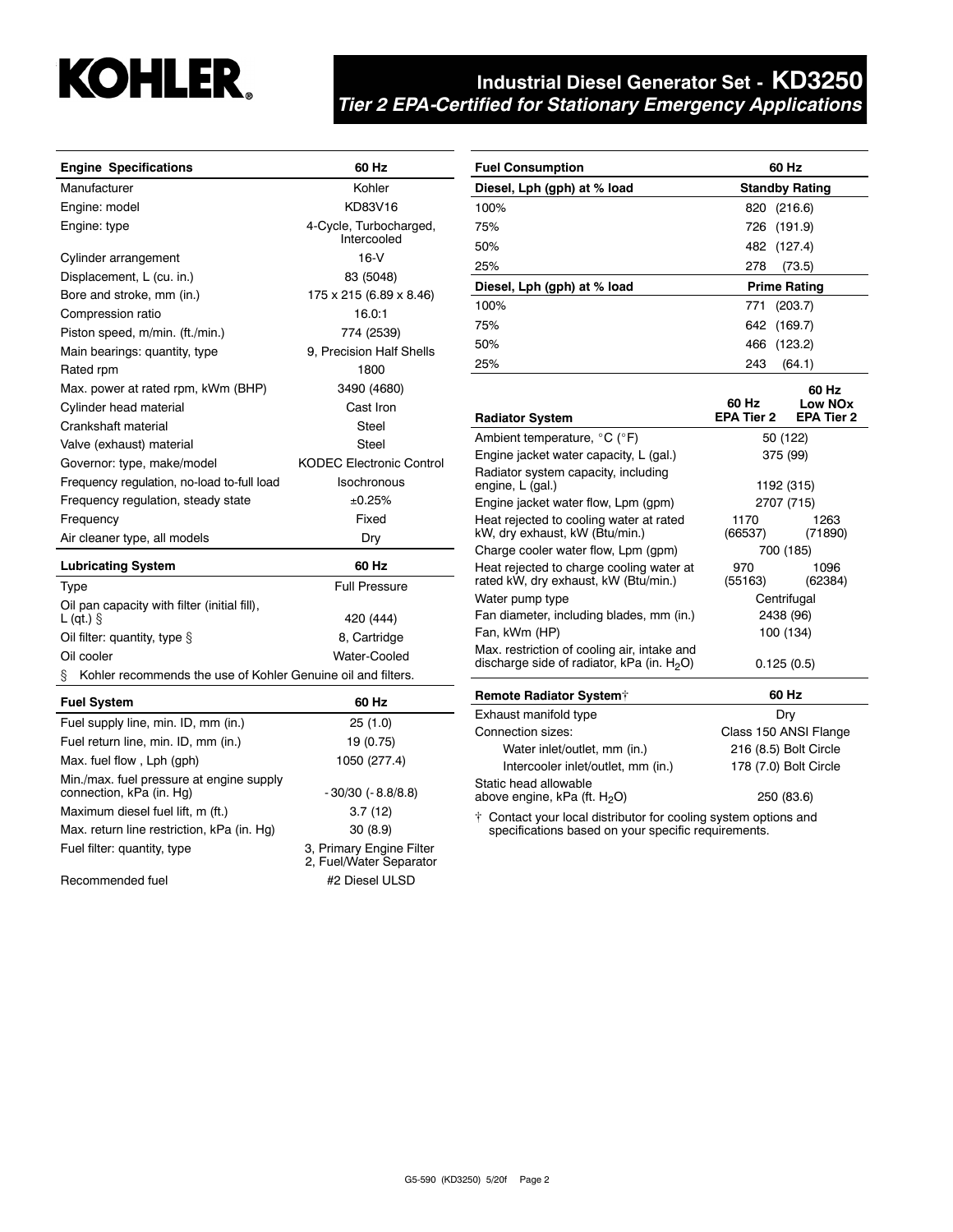# **KOHLER**

### **Industrial Diesel Generator Set - KD3250** *Tier 2 EPA-Certified for Stationary Emergency Applications*

| <b>Exhaust System</b>                                                                                                | 60 Hz                                                             |
|----------------------------------------------------------------------------------------------------------------------|-------------------------------------------------------------------|
| Exhaust flow at rated kW, m <sup>3</sup> /min. (cfm)                                                                 | 676 (23873)                                                       |
| Exhaust temperature at rated kW at                                                                                   |                                                                   |
| 25°C (77°F) ambient, dry exhaust,                                                                                    | 489 (912)                                                         |
| $^{\circ}$ C ( $^{\circ}$ F)<br>Maximum allowable back pressure,                                                     |                                                                   |
| kPa (in. Hg)                                                                                                         | 8.5(2.5)                                                          |
| Exh. outlet size at eng. hookup, mm<br>(in.)                                                                         | See ADV drawing                                                   |
|                                                                                                                      |                                                                   |
| <b>Electrical System</b>                                                                                             | 60 Hz                                                             |
| Battery charging alternator:                                                                                         |                                                                   |
| Ground (negative/positive)                                                                                           | Negative                                                          |
| Volts (DC)                                                                                                           | 24                                                                |
| Ampere rating                                                                                                        | 140                                                               |
| Starter motor qty. at starter motor<br>power rating, rated voltage (DC)                                              | Standard: 2 @ 9 kW, 24;<br>Redundant (optional);<br>2 @ 15 kW, 24 |
| Battery, recommended cold cranking<br>amps (CCA):                                                                    |                                                                   |
| Quantity, CCA rating each, type<br>(with standard starters)                                                          | 4, 1110, AGM                                                      |
| Quantity, CCA rating each, type<br>(with redundant starters)                                                         | 8, 1110, AGM                                                      |
| Battery voltage (DC)                                                                                                 | 12                                                                |
| <b>Air Requirements</b>                                                                                              | 60 Hz                                                             |
| Radiator-cooled cooling air,<br>$m^3$ /min. (scfm) $\ddagger$                                                        | 3823 (135000)                                                     |
| Cooling air required for generator set<br>when equipped with city water cooling<br>or remote radiator, based on 14°C |                                                                   |
| (25°F) rise, m <sup>3</sup> /min. (scfm)‡                                                                            | 1214 (42887)                                                      |
| Combustion air, m <sup>3</sup> /min. (cfm)                                                                           | 257 (9059)                                                        |
| Heat rejected to ambient air:                                                                                        |                                                                   |
| Engine, kW (Btu/min.)                                                                                                | 160 (9099)                                                        |
| Alternator, kW (Btu/min.)                                                                                            | 179 (10200)                                                       |
| ‡ Air density = 1.20 kg/m <sup>3</sup> (0.075 lbm/ft <sup>3</sup> )                                                  |                                                                   |

| <b>Alternator Specifications</b>         |             | 60 Hz                                                             |
|------------------------------------------|-------------|-------------------------------------------------------------------|
| Type                                     |             | 4-Pole, Rotating-Field                                            |
| Exciter type                             |             | Brushless, Permanent-<br><b>Magnet Pilot Exciter</b>              |
| Voltage regulator                        |             | Solid-State, Volts/Hz                                             |
| Insulation:                              |             | <b>NEMA MG1, UL 1446,</b><br>Vacuum Pressure<br>Impregnated (VPI) |
| Material                                 |             | Class H, Synthetic,<br>Nonhygroscopic                             |
| Temperature rise                         |             | 130°C, 150°C Standby                                              |
| Bearing: quantity, type                  |             | 2, Sealed                                                         |
| Coupling type                            |             | Coupling                                                          |
| Amortisseur windings                     |             | Full                                                              |
| Alternator winding type                  |             | Form Wound                                                        |
| Rotor balancing                          |             | 125%                                                              |
| Voltage regulation, no-load to full-load |             | ±0.25%                                                            |
| Unbalanced load capability               |             | 100% of Rated<br><b>Standby Current</b>                           |
| Peak motor starting kVA:                 |             | (35% dip for<br>voltages below)                                   |
| 480 V                                    | KH07631TO4D | 8996                                                              |
| 480 V                                    | KH09370TO4D | 10941                                                             |

### **Alternator Standard Features**

- $\bullet$  The pilot-excited, permanent magnet (PM) alternator provides superior short-circuit capability.
- All models are brushless, rotating-field alternators.
- NEMA MG1, IEEE, and ANSI standards compliance for temperature rise and motor starting.
- Sustained short-circuit current of up to 300% of the rated current for up to 10 seconds.
- Sustained short-circuit current enabling downstream circuit breakers to trip without collapsing the alternator field.
- Self-ventilated and dripproof construction.
- Superior voltage waveform from two-thirds pitch windings and skewed stator.
- $\bullet$  Brushless alternator with brushless pilot exciter for excellent load response.

**NOTE:** See TIB- 102 Alternator Data Sheets for alternator application data and ratings, efficiency curves, voltage dip with motor starting curves, and short circuit decrement curves.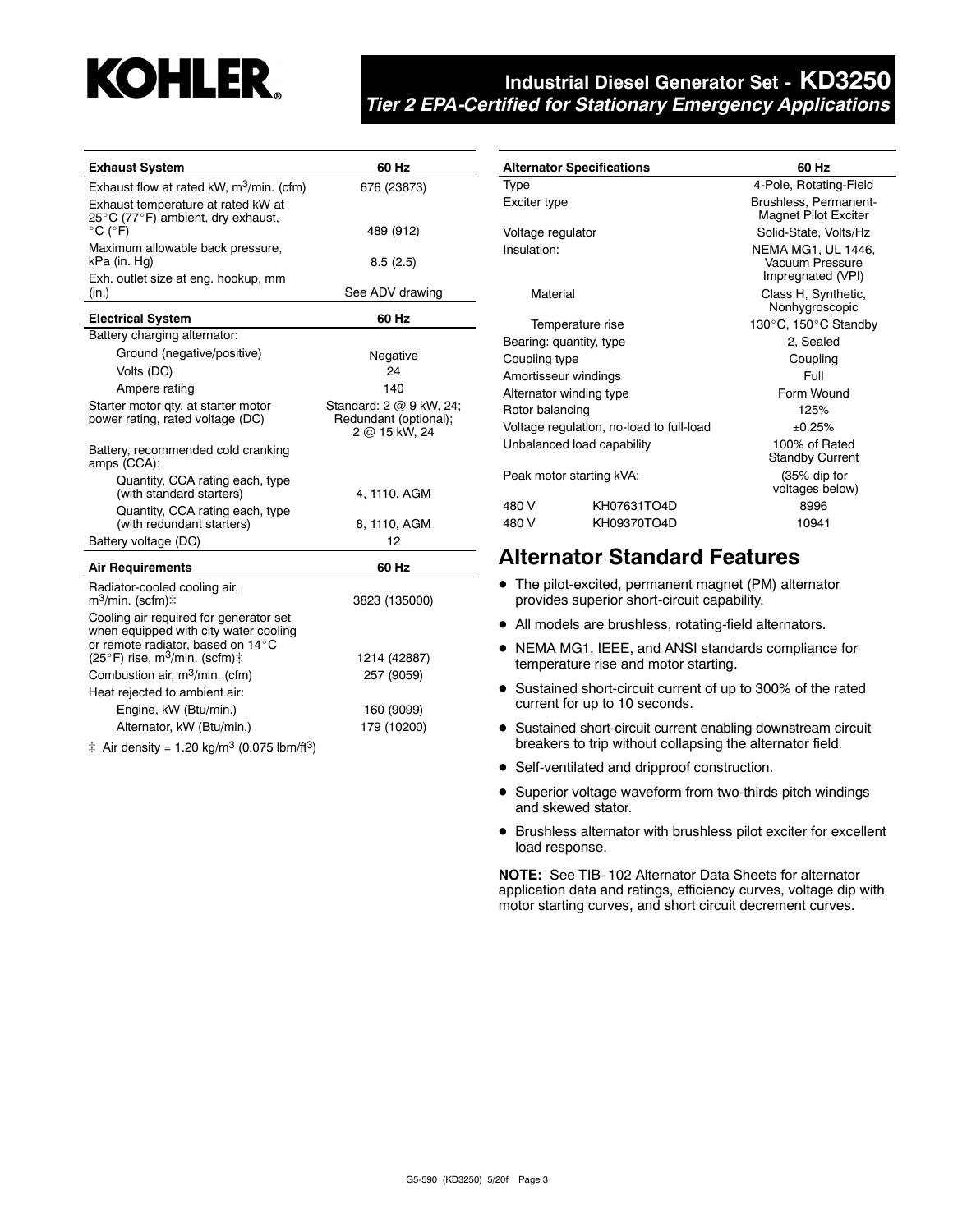

### **Industrial Diesel Generator Set - KD3250** *Tier 2 EPA-Certified for Stationary Emergency Applications*

# **Controllers**



### **APM802 Controller**

Provides advanced control, system monitoring, and system diagnostics for optimum performance and compatibility.

- 12-inch graphic display with touch screen and menu control provide easy local data access
- $\bullet$  Measurements are selectable in metric or English units
- User language is selectable
- $\bullet$  Two USB ports allow connection of a flash drive, mouse, or keypad
- Electrical data, mechanical data, and system settings can be saved to a flash drive
- Ethernet port allows connection to a PC type computer or Ethernet switch
- The controller supports Modbus<sup>®</sup> RTU and TCP protocols
- NFPA 110 Level 1 capability

Refer to G6-152 for additional controller features and accessories.

Modbus<sup>®</sup> is a registered trademark of Schneider Electric.

# **KOHI EE**

### **APM603 Controller**

Provides advanced control, system monitoring, and system diagnostics for optimum performance and compatibility.

- $\bullet$  7-inch graphic display with touch screen and menu control provides easy local data access
- Measurements are selectable in metric or English units
- Paralleling capability to control up to 8 generators on an isolated bus with first-on logic, synchronizer, kW and kVAR load sharing, and protective relays
- Note: Parallel with other APM603 controllers only
- **•** Generator management to turn paralleled generators off and on as required by load demand
- $\bullet$  Load management to connect and disconnect loads as required
- . Controller supports Modbus<sup>®</sup> RTU, Modbus® TCP, SNMP and BACnet<sup>®</sup>
- $\bullet$  Integrated voltage regulator with  $\pm 0.25\%$  regulation
- $\bullet$  Built-in alternator thermal overload protection
- $\bullet$  UL-listed overcurrent protective device
- NFPA 110 Level 1 capability

Refer to G6-162 for additional controller features and accessories.

BACNet<sup>®</sup> is a registered trademark of ASHRAE.

### **Codes and Standards**

- Engine- generator set is designed and manufactured in facilities certified to ISO 9001.
- Generator set meets NEMA MG1, BS5000, ISO, DIN EN, and IEC standards, NFPA 110.
- Engine generator set is tested to ISO 8528-5 for transient response.
- The generator set and its components are prototype-tested, factory-built, and production-tested.

## **Third-Party Compliance**

• Tier 2 EPA-Certified for Stationary Emergency Applications

### **Available Approvals and Listings**

- California OSHPD Approval
- CSA Certified
- **BC** Seismic Certification
- $\Box$  UL 2200 Listing
- **cULus Listing (fuel tanks only)**

# **Warranty Information**

- A standard three-year or 1000-hour limited warranty for standby applications. Five-year basic, five-year comprehensive, and ten-year extended limited warranties are also available.
- $\bullet$  A standard two-year or 8700-hour limited warranty for prime power applications.

### **Available Warranties for Standby Applications**

- 5-Year Basic Limited Warranty
- 5-Year Comprehensive Limited Warranty
- 10-Year Major Components Limited Warranty

### **Standard Features**

- Closed Crankcase Ventilation (CCV) Filters
- Customer Connection
- Local Emergency Stop Switch
- Oil Drain and Coolant Drain Extension
- Operation and Installation Literature
- Fan Bearing Grease Extension
- Fuel/Water Separator
- **Generator Heater**
- Spring Isolation Under the Skid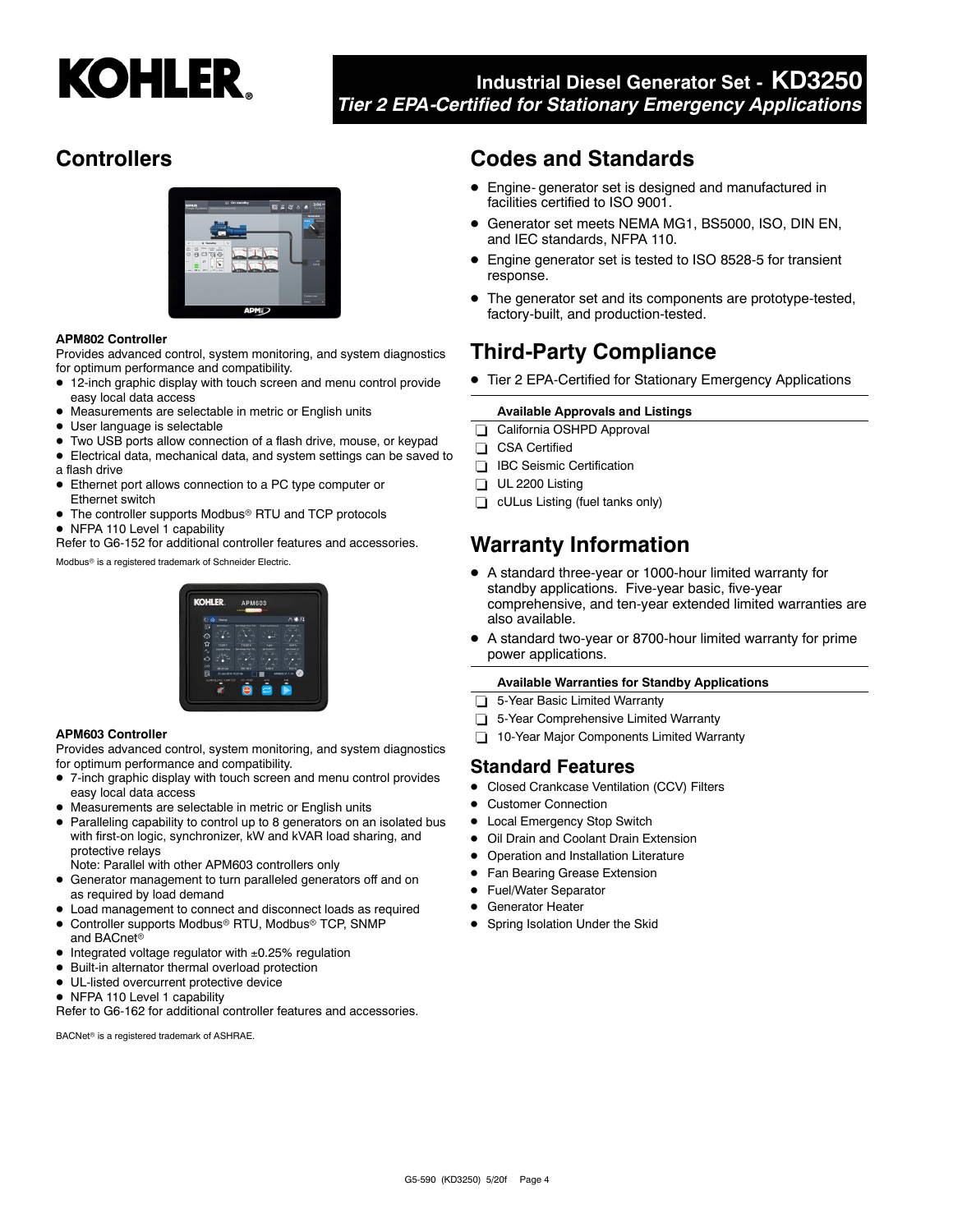

# **Industrial Diesel Generator Set - KD3250** *Tier 2 EPA-Certified for Stationary Emergency Applications*

### **Available Options**

|         | <b>Circuit Breakers</b>                          | <b>Electrical System</b>                     |
|---------|--------------------------------------------------|----------------------------------------------|
|         | <b>Type</b><br>Rating                            | Battery, AGM (kit with qty. 4)               |
|         | 100%<br>Electronic Trip (LI)<br>l I              | <b>Battery Charger</b>                       |
| $\perp$ | Electronic Trip with<br><b>Operation</b>         | <b>Battery Rack and Cables</b>               |
|         | Ground Fault (LSIG)<br>Manual<br>$\Box$          | <b>Redundant Starters</b>                    |
|         | <b>Enclosed Remote Mounted Circuit Breakers</b>  |                                              |
|         | NEMA 1 (4000-5000 A)                             | <b>Fuel System</b>                           |
|         | <b>Engine Type</b>                               | <b>Flexible Fuel Lines</b>                   |
|         | KDxxxx Tier 2 EPA-Certified Engine               | Restriction Gauge (for fuel/water separator) |
|         | <b>KDxxxx-F Fuel Optimized Engine</b>            | Literature                                   |
|         | KDxxxx Tier 2 NOx Optimized EPA-Certified Engine | General Maintenance                          |
|         | (contact factory)                                | <b>NFPA 110</b>                              |
|         |                                                  | Overhaul                                     |
|         | <b>Approvals and Listings</b>                    | Production                                   |
|         | California OSHPD Approval                        | <b>Miscellaneous</b>                         |
|         | <b>CSA Certified</b>                             | Air Cleaner, Heavy Duty                      |
|         | <b>IBC Seismic Certification</b>                 | Air Cleaner Restriction Indicator            |
|         | UL 2200 Listing                                  | Automatic Oil Replenishment System           |
|         | cULus Listing (fuel tanks only)                  | Engine Fluids (oil and coolant) Added        |
|         | <b>Open Unit</b>                                 | Rated Power Factor Testing                   |
|         | <b>Exhaust Silencer, Critical</b>                |                                              |
|         | Exhaust Silencer, Hospital                       | <b>Warranty (Standby Applications only)</b>  |
|         | Flexible Exhaust Connector, Stainless Steel      | 5-Year Basic Limited Warranty                |
|         | <b>Controller</b>                                | 5-Year Comprehensive Limited Warranty        |
|         | Input/Output, Digital                            | 10-Year Major Components Limited Warranty    |
|         | Load Shed (APM802 only)                          | Other                                        |
|         | ❏<br><b>Manual Key Switch</b>                    |                                              |
|         | H<br>Remote Emergency Stop Switch                |                                              |
|         | Lockable Emergency Stop Switch                   |                                              |
|         | Remote Serial Annunciator Panel                  |                                              |
|         |                                                  |                                              |
|         | <b>Cooling System</b>                            |                                              |

Block Heater; 10500 W, 208 V, (Select 1 Ph or 3 Ph) \*

Block Heater; 12000 W, 240 V, (Select 1 Ph or 3 Ph) \* Block Heater; 12000 W, 380 V, 3 Ph \*

\* Required for Ambient Temperatures Below 5°C (41°F).

### **Dimensions and Weights**

Overall Size, max., L x W x H, mm (in.): 7648 x 3172 x 3451 Weight, radiator model, max. wet, kg (lb.):

 $(301.0 \times 124.9 \times 135.9)$ <br> $32513 (71707)$ 



NOTE: This drawing is provided for reference only and should not be used for planning installation. Contact your local distributor for more detailed information.

G5-590 (KD3250) 5/20f Page 5